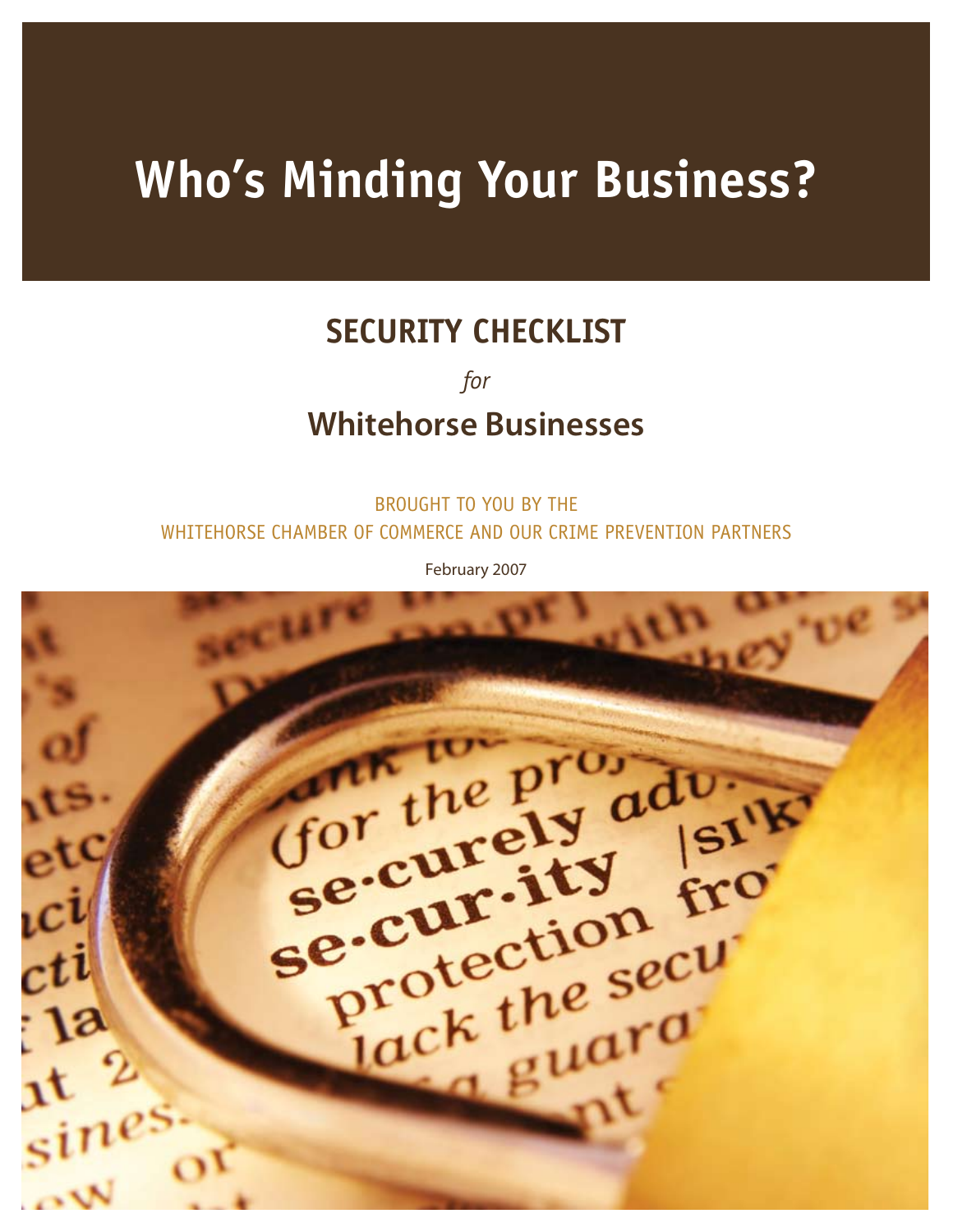# **TABLE OF CONTENTS**

# THE EXTERIOR OF YOUR BUSINESS

| visibility                               | $\overline{2}$ |
|------------------------------------------|----------------|
| secure doors, windows and other openings | 3              |
| THE INTERIOR OF YOUR BUSINESS            |                |
| visibility and security                  | 4              |
| security systems                         | 5              |
| YOUR BUSINESS ASSETS                     |                |
| property and equipment                   | 6              |
| safes                                    | 6              |
| YOUR BUSINESS PRACTICES                  |                |
| aeneral security                         | 7              |









| general security           | 7  |
|----------------------------|----|
| cash management procedures | 8  |
| accounting procedures      | 9  |
| bank deposits              | 10 |
| opening and closing        | 11 |
| taking out the trash       | 12 |
| working with vendors       | 12 |
|                            |    |

# MANAGEMENT PRACTICES

training and monitoring employees 13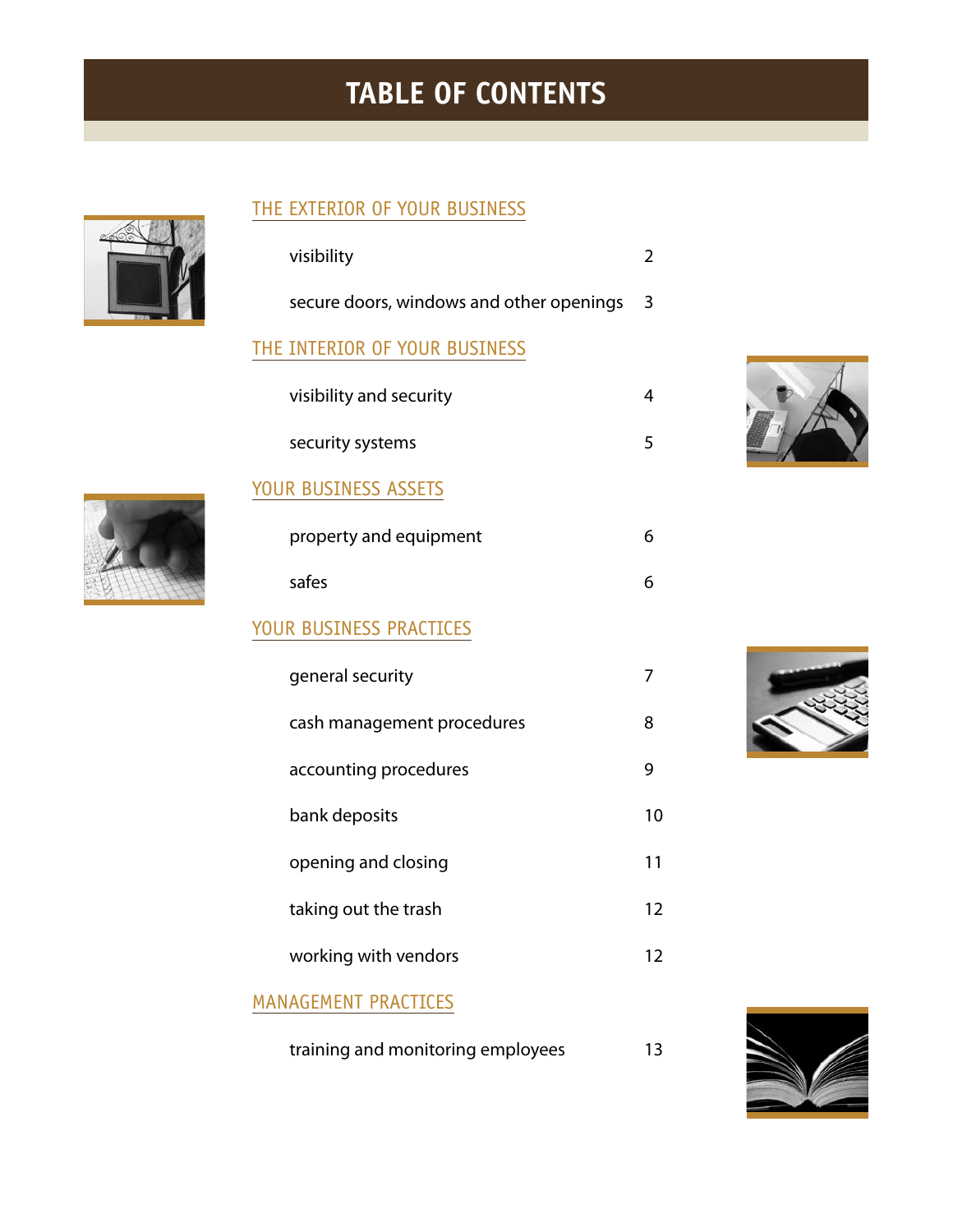# **WELCOME**

**This security booklet has been approved by the Whitehorse Chamber of Commerce, the Yukon Government Departments of Justice and Health and Social Services (Youth Justice), the City of Whitehorse, and the RCMP "M" Division — all partners and members of the Business Crime Prevention Working Group.** 

**The group asked the question, "Who's Minding Your Business?"**

**Crimes against businesses are not usually planned — they often happen when someone spots an opportunity. It is important to make sure that your business is as secure as possible. Minimize opportunities for someone to target your business, or minimize the impact if they do. This means taking a hard look at your business and observing where there are opportunities for crime.** 

The booklet has been organized into fve topics, using a series of checklists to examine diferent areas of your business. You can use the booklet in page order, or you can start with the topic currently causing you the most concern. However, using all of the checklists will give you a thorough look at the security aspects of your business. Security surveys should be done on a regular basis, as they will help you to identify areas that you need to address.

When you have completed your survey, you will be able to identify the risks to your business and any possible targets in your business. The goal is to identify security measures that will make it harder for someone to go after your business, and increase the risks to these people of getting caught.

Mark each question on the checklists with "Y" for yes or "N" for no, or N/A if it does not apply to your business. Any answer marked "N" should be carefully evaluated. If you would like to discuss this survey, please contact the Whitehorse Chamber of Commerce at 667-7545.

This booklet is available at www.whitehorsechamber.ca

**Thanks to the Winnipeg Police Service and its Counter Action Program for allowing us to borrow from its materials for Yukon use.**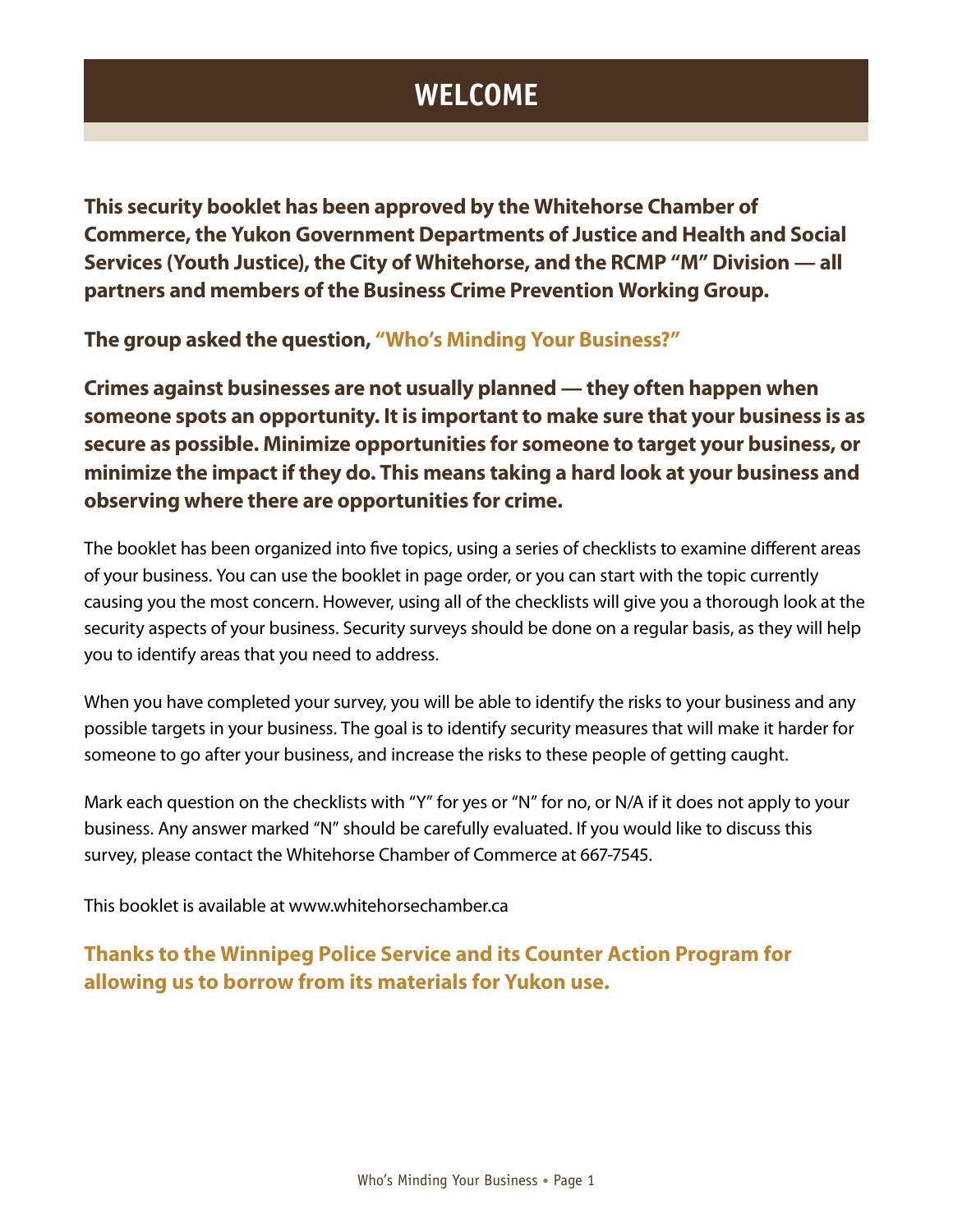

# **THE EXTERIOR OF YOUR BUSINESS**

# **VISIBILITY**

#### Circle answer Question

- Y N N/A Are all entrances, windows, the parking lot and the garbage area well lit (i.e. are they bright enough to read a newspaper)?
- Y **N N/A** Are all exterior lights in these areas working?
- Y N N/A Are exterior lights protected by a shatter-proof cover and placed high enough to be out of reach?
- Y N N/A Are fences around the building and parking lot in good repair?
- N N/A Are fences low enough to minimize hiding spots and so that someone passing by in a car can easily see inside the business?
- Y N N/A Are shrubs, bushes or snow piles near entrances and around the parking lot and building low enough to eliminate hiding places and keep the business visible to traffic?
- Y N N/A Are all windows clear from outside furniture and sitting places so that the interior of the business is visible from the street?
- Y N N/A Do you remove any furniture or items that might be used to sit on from outside your business during non-operating hours?
- Y N N/A Are mirrors or cameras installed on the corners of the building so, from the back doorway, an employee has a view of the sides and back of the building?

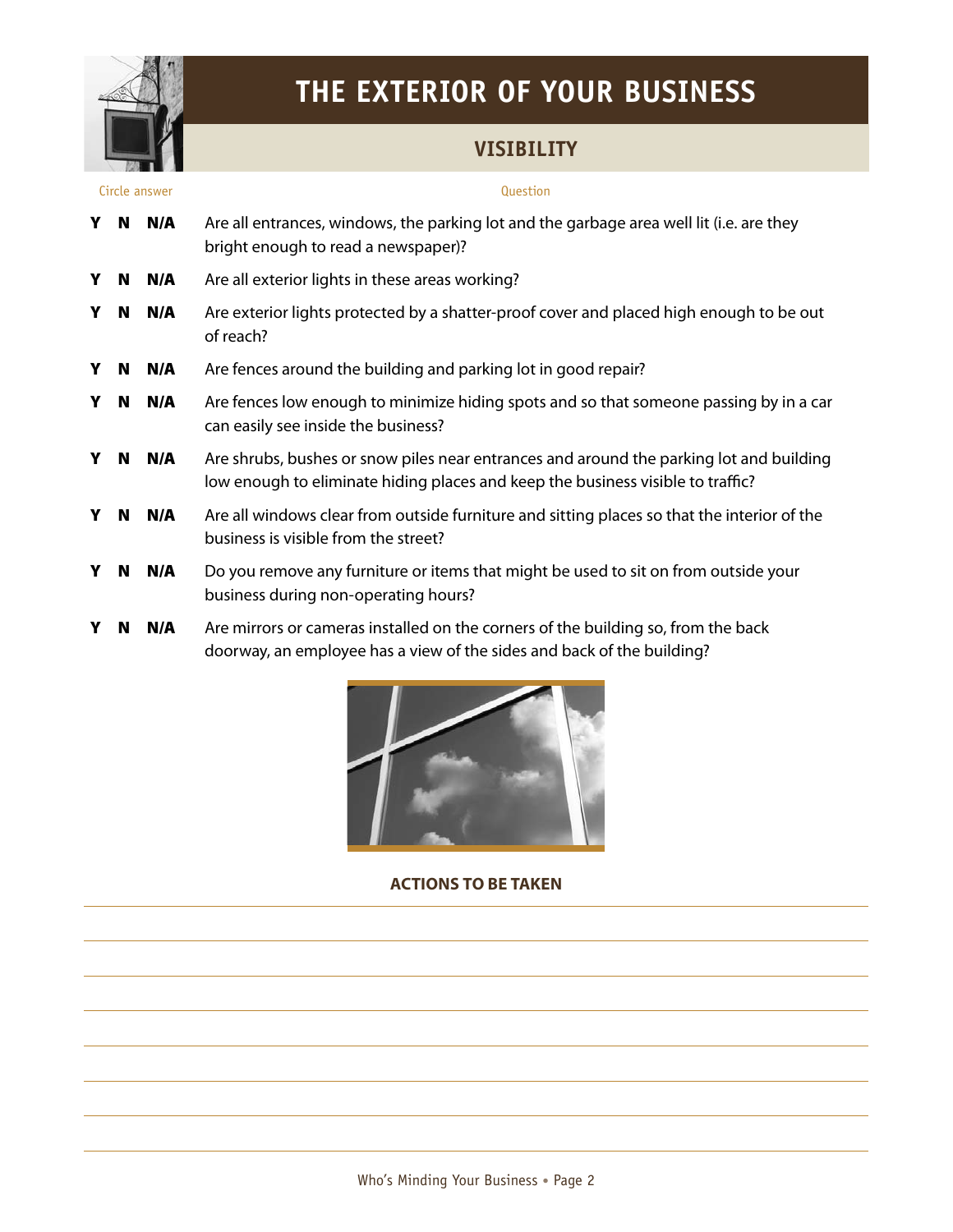

# **SECURE DOORS, WINDOWS AND OTHER OPENINGS**

|   |   | Circle answer | Question                                                                                                                                                                                |
|---|---|---------------|-----------------------------------------------------------------------------------------------------------------------------------------------------------------------------------------|
| Y | N | N/A           | Are all entrance doors clearly visible from either the parking lot or the street?                                                                                                       |
| Y | N | N/A           | Can you clearly see if someone is standing outside a door before you open it?                                                                                                           |
| Y | N | N/A           | Are all doors secure, self-closing and hinged on the inside?                                                                                                                            |
| Y | N | N/A           | Do all windows and doors have locks which are working and in good repair?                                                                                                               |
| Y | N | N/A           | Are back doors or employee entrances closed securely and locked during operating<br>hours to prevent entry of intruders?                                                                |
| Y | N | N/A           | Are all windows locked during non-operating hours?                                                                                                                                      |
| Y | N | N/A           | Are all windows, skylights and doors protected by strong frames and safety and<br>shatterproof glass?                                                                                   |
| Y | N | N/A           | During non-operating hours, do you put away any outside equipment (such as snow<br>shovels) or other materials that might be used to break a window or gain access to<br>your business? |
| Y | N | N/A           | If necessary, can the door and window locks and safety bars be easily unlocked by<br>employees to use as an emergency exit?                                                             |
| Y | N | N/A           | Do all changes to the locks and glass in doors and windows comply with building and<br>fire codes?                                                                                      |
| Y | N | N/A           | Are heating, ventilation and air conditioning ducts secured and at least 10 feet off the<br>ground to prevent entry?                                                                    |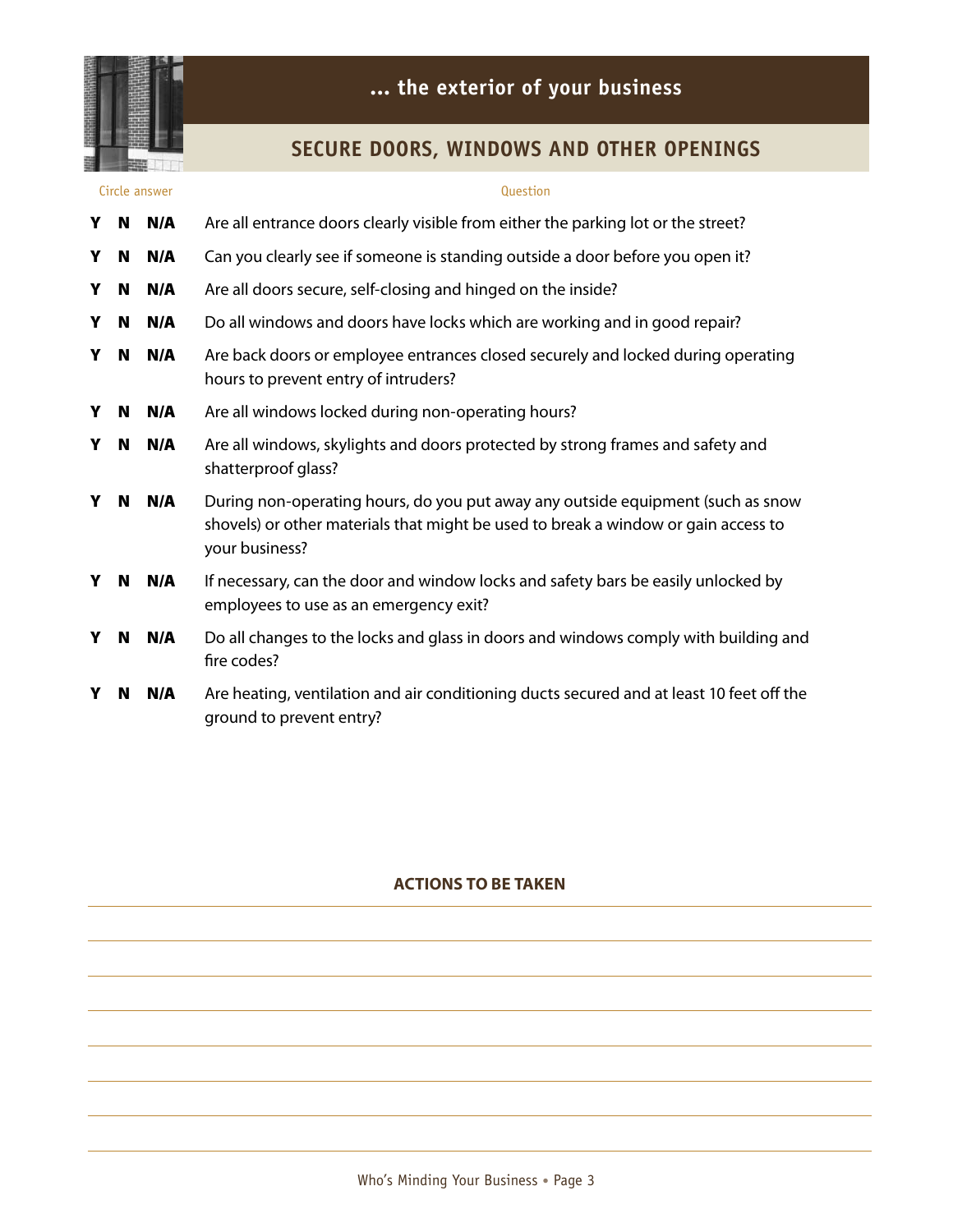

# **THE INTERIOR OF YOUR BUSINESS**

# **VISIBILITY AND SECURITY**

#### Circle answer **Question**

| Y | N | N/A | Are all interior rooms and hallways lighted well enough so that anyone in them can<br>be seen?                                                           |
|---|---|-----|----------------------------------------------------------------------------------------------------------------------------------------------------------|
| Y | N | N/A | Are there clear lines of sight between storage racks so anyone in a storage area can<br>be seen?                                                         |
| Y | N | N/A | Can any employee in a storage area clearly see the doorway and be aware if another<br>person is in the room?                                             |
| Y | N | N/A | Is your storage area closed off from public view?                                                                                                        |
| Y | N | N/A | Are hallways free of boxes or equipment that might provide hiding spaces?                                                                                |
| Y | N | N/A | Are mirrors positioned strategically in long corridors so an employee can see along the<br>entire length?                                                |
| Y | N | N/A | Are height lines marked, on the door frame or the wall, so they can be seen by<br>employees at the cash register to help identify the height of robbers? |
| Y | N | N/A | Are windows clear of posters or signs that might block the view inside and outside?                                                                      |
| Y | N | N/A | Do you move articles of value away from the windows or doors during non-<br>operating hours?                                                             |
| Y | N | N/A | Is access to the employee locker room or break room limited to employees?                                                                                |
| Y | N | N/A | Are employees instructed to leave their valuables at home or in a locked locker?                                                                         |
| Y | N | N/A | Do employees provide their own locks for their lockers and do they use them?                                                                             |
| Y | N | N/A | Are lockers and employee rooms monitored (both for security violations and<br>employee safety)?                                                          |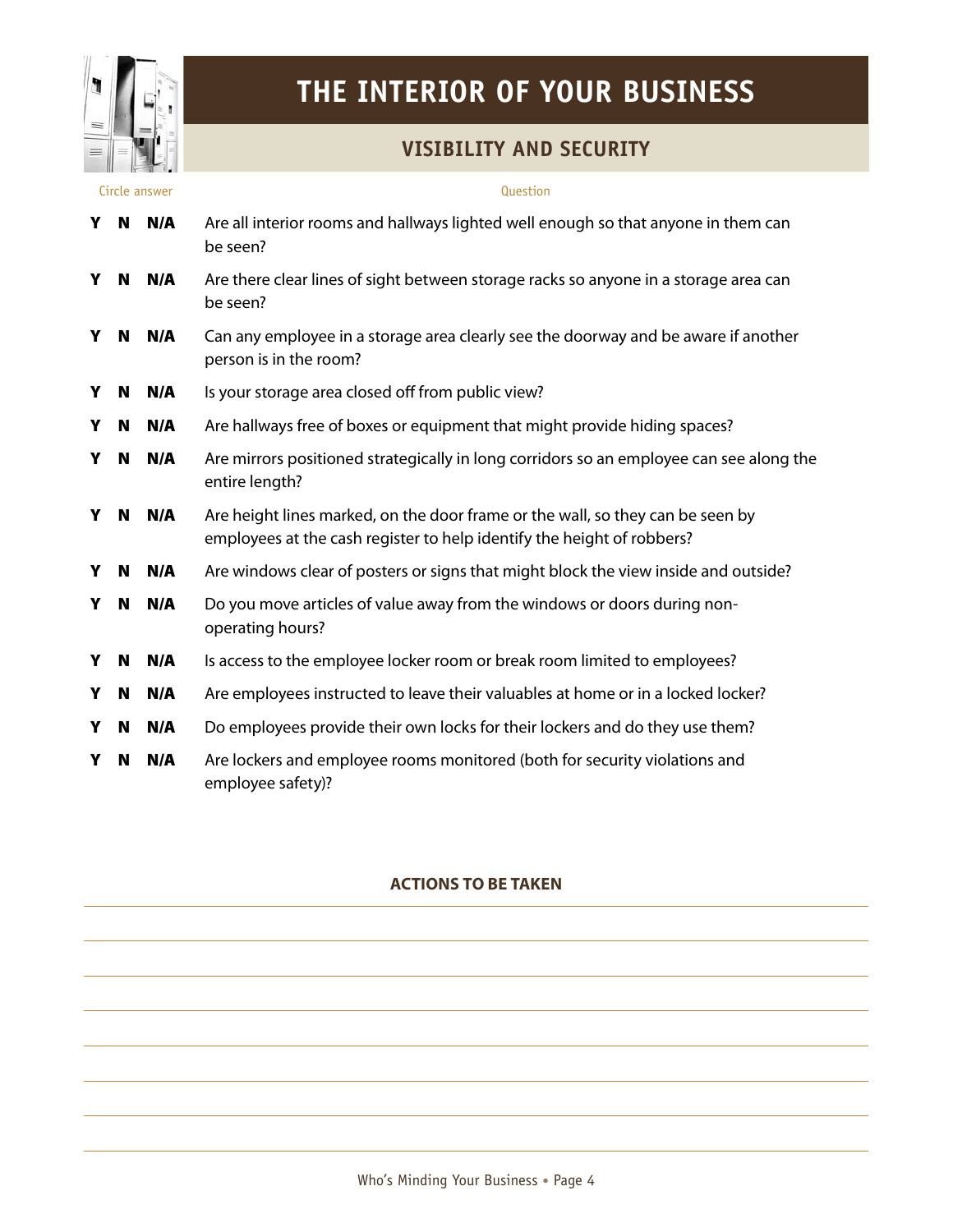

# **SECURITY SYSTEMS**

| Circle answer |    |     | Question                                                                                                                                         |
|---------------|----|-----|--------------------------------------------------------------------------------------------------------------------------------------------------|
| Y             | N  | N/A | Are sensors and alarms installed at each entrance, storage area, cash register and safe?                                                         |
| Y             | N  | N/A | Are sensors and alarms used for each entrance, all storage areas, cash registers and safes?                                                      |
| Y             | N. | N/A | Are sensors and alarms properly set?                                                                                                             |
| Y             | N  | N/A | Are sensors and alarms maintained in working order?                                                                                              |
| Y             | N  | N/A | Are alarms tested regularly by the supplier?                                                                                                     |
| Y             | N  | N/A | Are employees trained in the policies and use of alarm and sensor systems?                                                                       |
| Y             | N  | N/A | Do employees know what to do in the event of a false alarm or accidental triggering?                                                             |
| Y             | N. | N/A | Are all security systems and security-related renovations checked against accessibility<br>requirements and fire and building code requirements? |
| Y             | N  | N/A | Is your business equipped with quality security cameras?                                                                                         |
| Y             | N  | N/A | Are the security camera recording devices (VCR or DVD), tapes and DVDs kept in a<br>secure location?                                             |

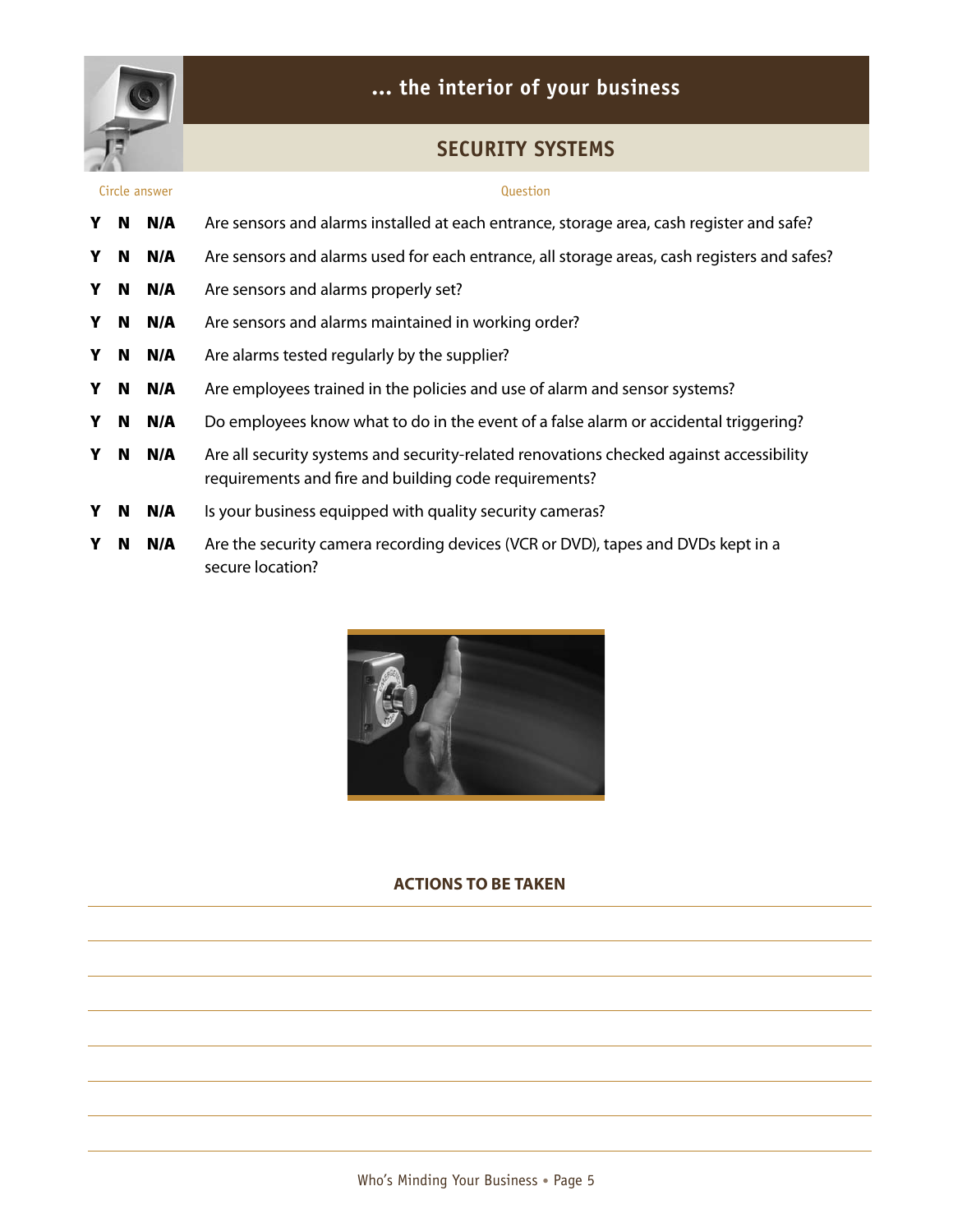

# **YOUR BUSINESS ASSETS**

### **PROPERTY AND EQUIPMENT**

| Circle answer |   |     | Question                                                                                              |
|---------------|---|-----|-------------------------------------------------------------------------------------------------------|
| Y             | N | N/A | Is all property and equipment tagged or marked with an inventory number?                              |
| Y             | N | N/A | Is there a written inventory that lists all equipment and supplies?                                   |
| Y             | N | N/A | Is the written inventory updated as needed and stored in a safe place off the premises?               |
| Y             | N | N/A | Are employees assigned responsibility for the whereabouts and condition of equipment<br>and property? |
| Y             | N | N/A | Is the inventory inspected and counted on a regular basis?                                            |
| Y             | N | N/A | Are there written employee policies for personal use of equipment and property?                       |

**... your business assets SAFES** Circle answer Question Y N N/A Are safes equipped with secure one-way drop slots for deposits? Y N N/A Are safe combinations written down and kept in a secure location? Y N N/A Are safes secured to the floor or wall so they cannot be removed? Y N N/A Are safes kept locked at all times? Y  $N$   $N/A$  If the safe is in manager's office, is the office locked when the manager is not inside?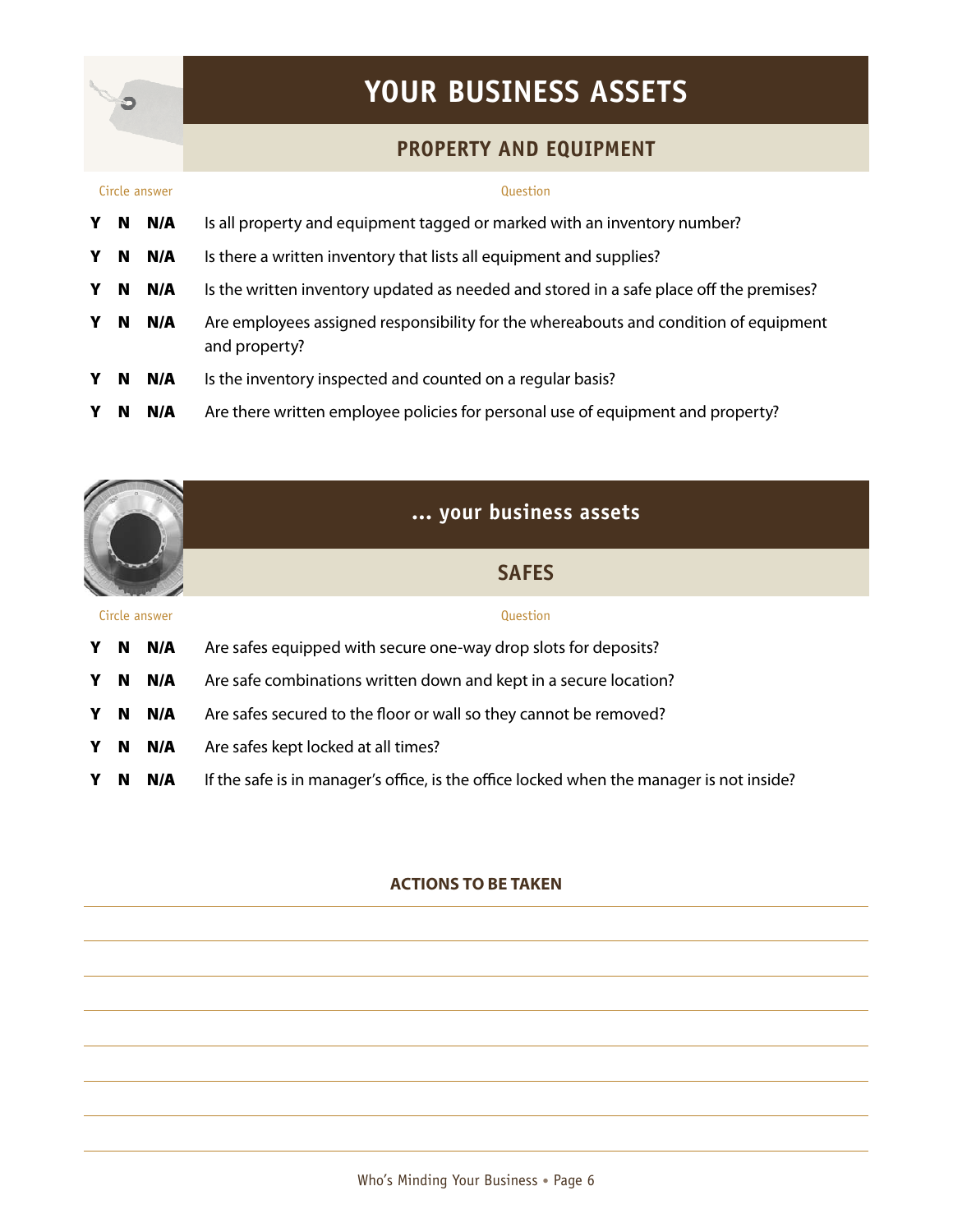

# **YOUR BUSINESS PRACTICES**

# **GENERAL SECURITY**

|   | Circle answer |     | Question                                                                                                                                                                                       |
|---|---------------|-----|------------------------------------------------------------------------------------------------------------------------------------------------------------------------------------------------|
| Y | N             | N/A | Are there procedures for making, storing, dispersing and recalling all keys or access cards<br>to the facilities and safes being used?                                                         |
| Y | N             | N/A | Are all locks re-keyed periodically?                                                                                                                                                           |
| Y | N             | N/A | Are all keys marked non-copyable?                                                                                                                                                              |
| Y | N             | N/A | Are security controls in place and used for all point-of-sale and back-office<br>computer systems?                                                                                             |
| Y | N             | N/A | Are computer access codes and safe combinations kept secret and changed<br>as necessary?                                                                                                       |
| Y | N             | N/A | Are policies in place against having former employees, or acquaintances and relatives of<br>current employees, in the facility after closing, or in restricted areas during<br>business hours? |
| Y | N             | N/A | Are there signs (such as "Cash register has less than \$20," "This business is protected by<br>an alarm system," and "Employees cannot open safe") posted to deter theft?                      |
| Y | N             | N/A | Have employees been told not to give out information about operating and security<br>procedures to guests, telephone callers and outside contractors and vendors?                              |
| Y | N             | N/A | Are employees required to park far enough from the building so that they cannot easily<br>transfer stolen items to their vehicles?                                                             |
|   | N             | N/A | Are employee arrivals and departures restricted to certain times and certain doorways?                                                                                                         |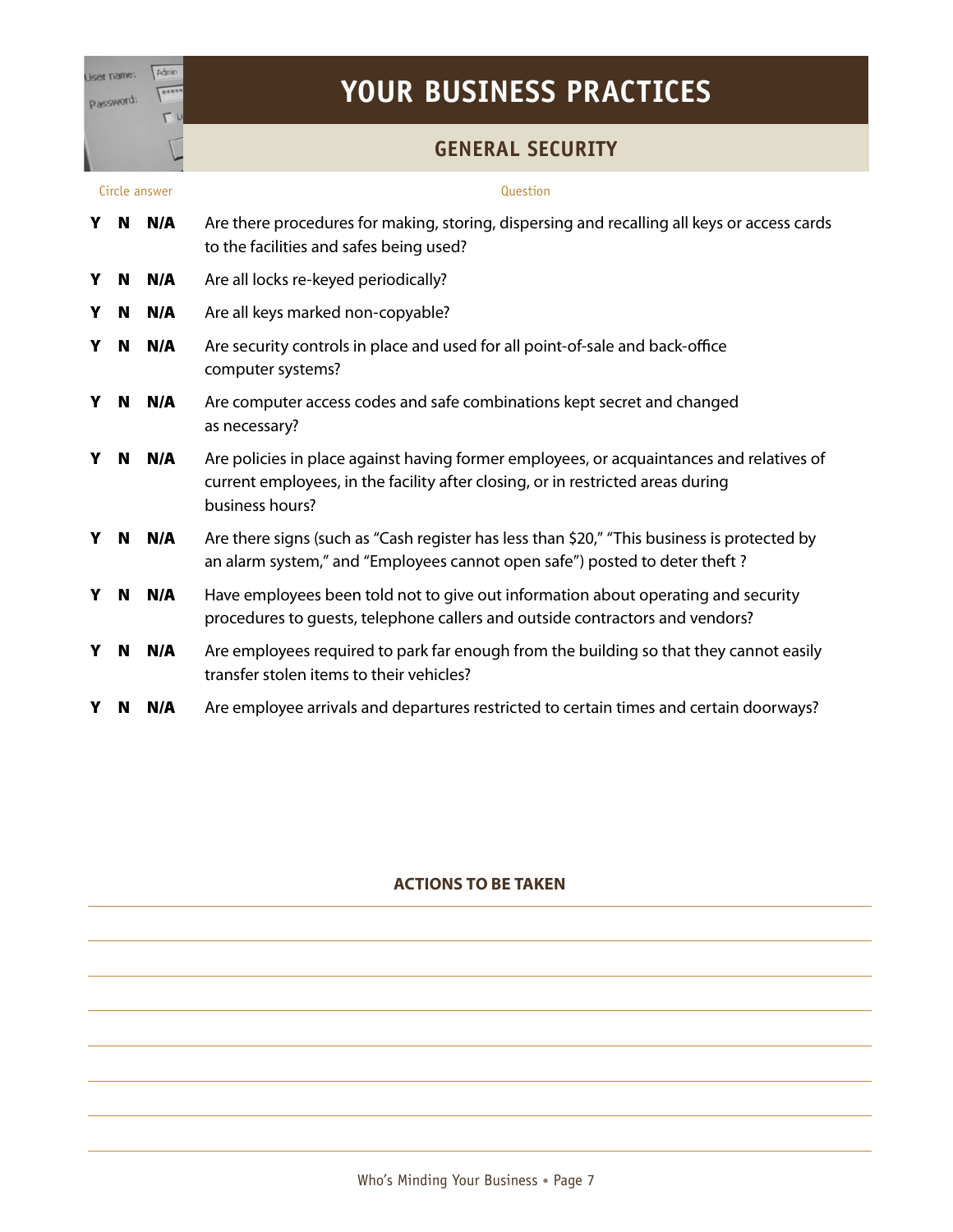

## **CASH MANAGEMENT PROCEDURES**

|   |   | Circle answer | Question                                                                                                                                                                                       |
|---|---|---------------|------------------------------------------------------------------------------------------------------------------------------------------------------------------------------------------------|
| Y | N | N/A           | Is lighting over all cash registers bright enough to ensure visibility from the street and<br>from other rooms?                                                                                |
| Y | N | N/A           | Is access to cash registers limited to certain employees?                                                                                                                                      |
| Y | N | N/A           | Are employees who handle cash transactions trained in cash-handling procedures?                                                                                                                |
| Y | N | N/A           | Are there written employee policies for the handling of money and receipts?                                                                                                                    |
| Y | N | N/A           | Have employees signed your cash handling policy statement?                                                                                                                                     |
| Y | N | N/A           | Are all employees who handle cash, checks and credit cards trained to recognize both<br>forgery and counterfeit money, money orders, travellers checks, drivers' licenses and<br>credit cards? |
| Y | N | N/A           | Are employees trained in what to do if they identify counterfeit money or suspect that a<br>bank card or credit card is stolen or forged?                                                      |
| Y | N | N/A           | Are employees instructed to check the signature on the back of each credit card against<br>the signature given?                                                                                |
| Y | N | N/A           | Are employees instructed to ask for picture identification to verify credit card signatures<br>if the signatures do not match or the card signature is worn out?                               |
| Y | N | N/A           | If your business accepts credit card numbers by telephone, do you have procedures in<br>place to verify that the caller is the cardholder?                                                     |
| Y | N | N/A           | Are managers required to oversee all corrections of error in cash register entries?                                                                                                            |
| Y | N | N/A           | Are employees who handle cash instructed not to give cash back on checks, credit cards<br>or gift certificates?                                                                                |
| Y | N | N/A           | Before opening, are cash registers supplied with a minimum amount of cash?                                                                                                                     |
| Y | N | N/A           | Are receipts generated for each cash register transaction?                                                                                                                                     |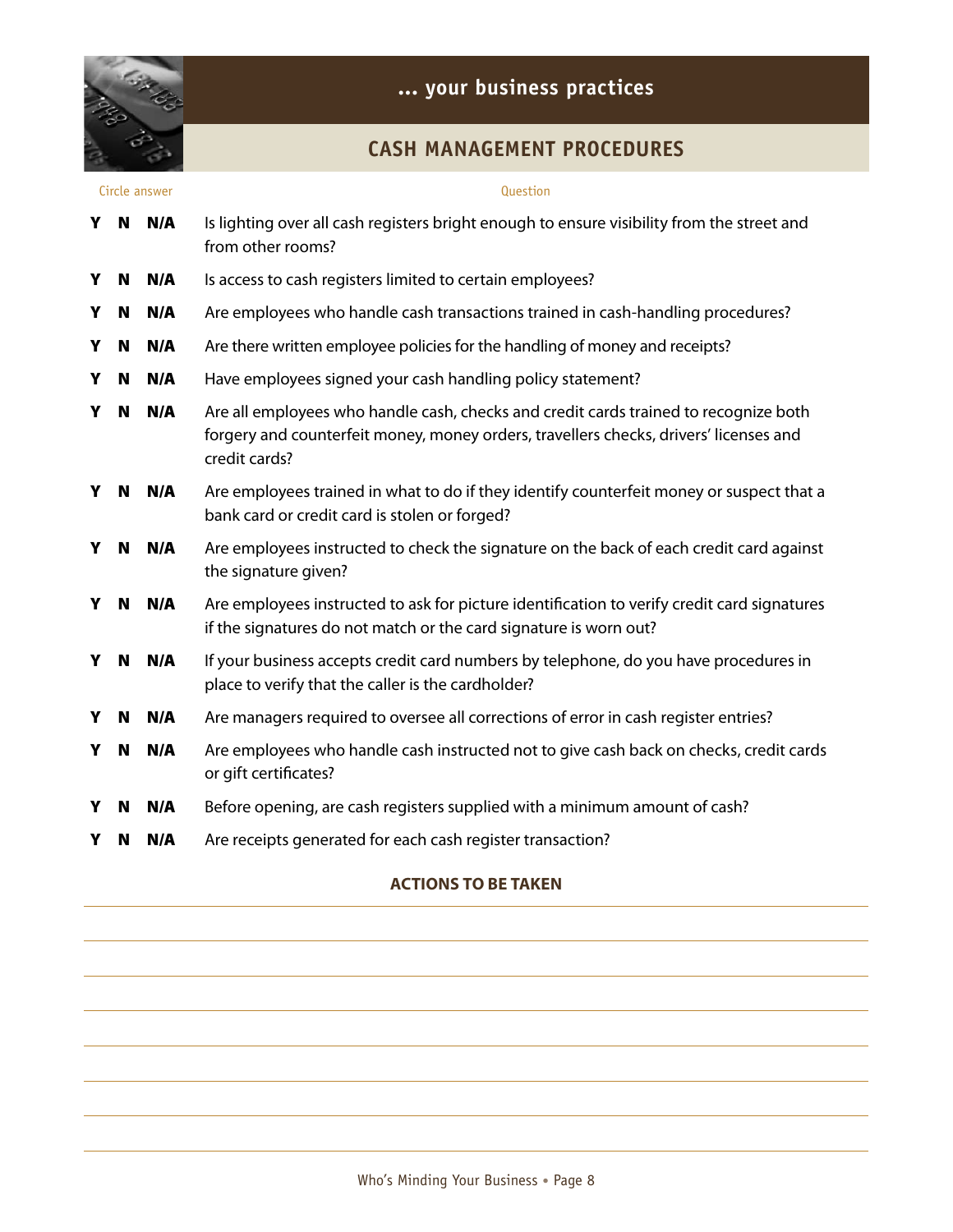- Y N N/A Is one transaction completed and rung out before another is begun? Y N N/A Are cash drawers to all registers kept closed and locked between transactions? **Y** N **N/A** Are "overrides" and "voids" on point-of-sale computers and cash registers approved by managers before transactions are completed? Y N N/A Are tape receipts reconciled with the cash in the drawer at least once each shift? Y N N/A Is excess cash removed from registers during the day to prevent a build-up of cash on hand? Y N N/A Are cash and credit card receipts removed from the facility or securely locked away after each business day?
- Y N N/A Is money counted only behind a closed, locked door?

### **... your business practices**

### **ACCOUNTING PROCEDURES**

#### Circle answer **Calculation** Circle answer **Question**

Y N N/A Are checks and deposit slips locked up? Y N N/A Is access to checks, deposit slips and receipts divided up between two or more managers or employees to provide a system of checks and balances in accounting procedures? **Y N N/A** Are blank checks kept in a secure place? Y N N/A Are two signatures required on all checks? Y  $N$   $N/A$  Is petty cash kept to a minimum and secured in a manager's office or safe? Y N N/A If paychecks and gift certificates are generated by a computer on site, are security paper and/or security features used to prevent illegal duplication or alteration? Y N N/A Is there a record-keeping system to monitor giving out and receiving back gift certifcates and coupons so that they cannot be duplicated or used more than once?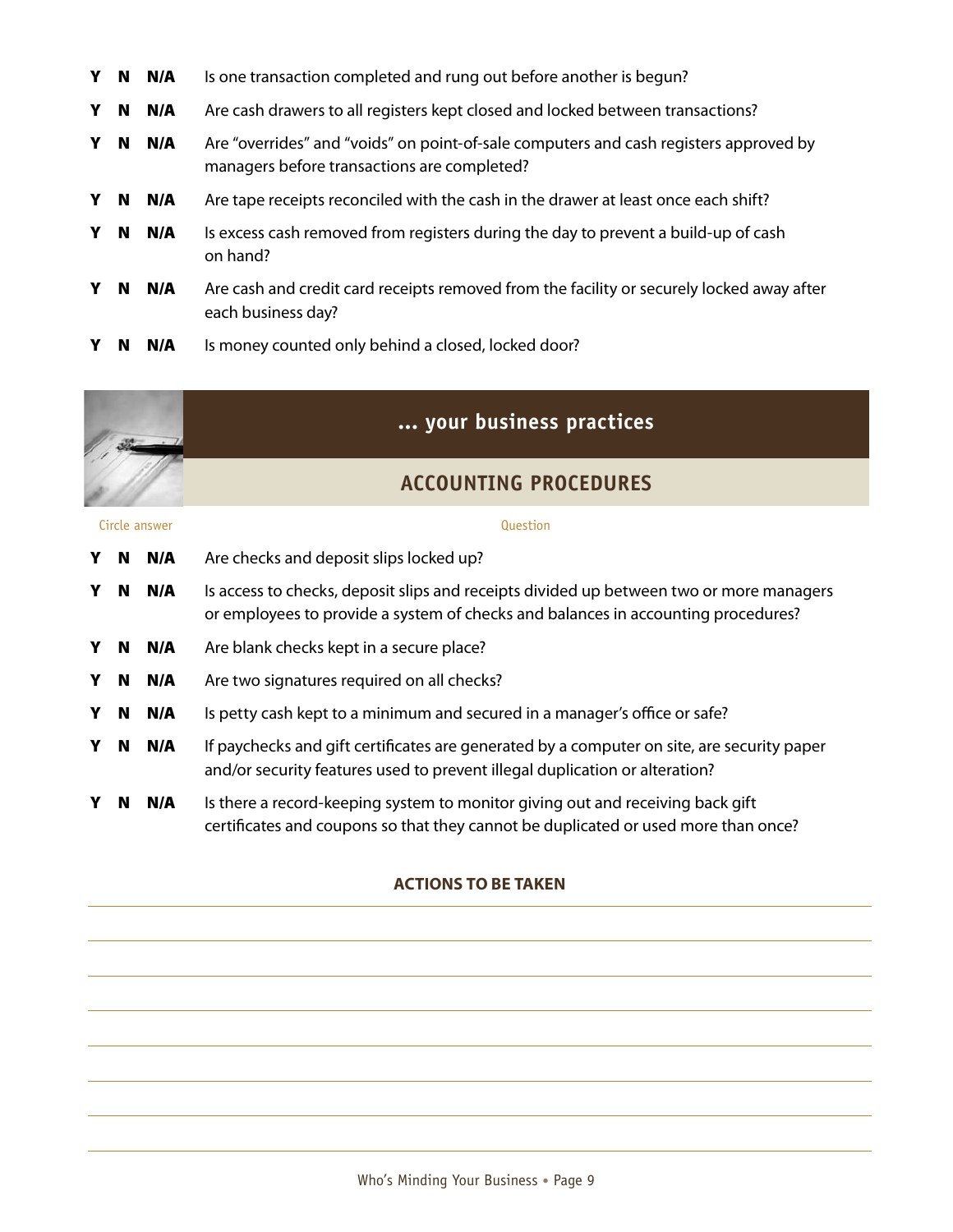

# **... your business practices**

# **BANK DEPOSITS**

|   | Circle answer |     | <b>Question</b>                                                                                                                                                                           |
|---|---------------|-----|-------------------------------------------------------------------------------------------------------------------------------------------------------------------------------------------|
| Υ | N             | N/A | Does the manager oversee the preparation of money for bank deposits?                                                                                                                      |
| Y | N             | N/A | Are deposits made by different managers or employees?                                                                                                                                     |
| Y | N             | N/A | Are deposits made daily so that cash does not build up to high amounts?                                                                                                                   |
| Y | N             | N/A | Are deposits sent to the bank by armored car or bonded messenger?                                                                                                                         |
| Y | N             | N/A | Is money to be deposited in the bank put into a bag or package that does not look like a<br>bank deposit bag?                                                                             |
| Y | N             | N/A | If the manager or an employee takes deposits to the bank, is the route, day and time of<br>bank deposits varied constantly to prevent a predictable pattern that robbers<br>might follow? |
| Y | N             | N/A | While at the bank, do employees know not to talk to anyone except the teller?                                                                                                             |
| Y | N             | N/A | If a night deposit slot or box at the bank is used after hours, do employees know they<br>should not approach it if other people are standing around?                                     |
| Y | N             | N/A | Do employees feel comfortable reporting any unusual occurrences they may notice on<br>the way to or while they are at the bank?                                                           |
|   | N             | N/A | Are bank receipts received and maintained on file for all deposits?                                                                                                                       |

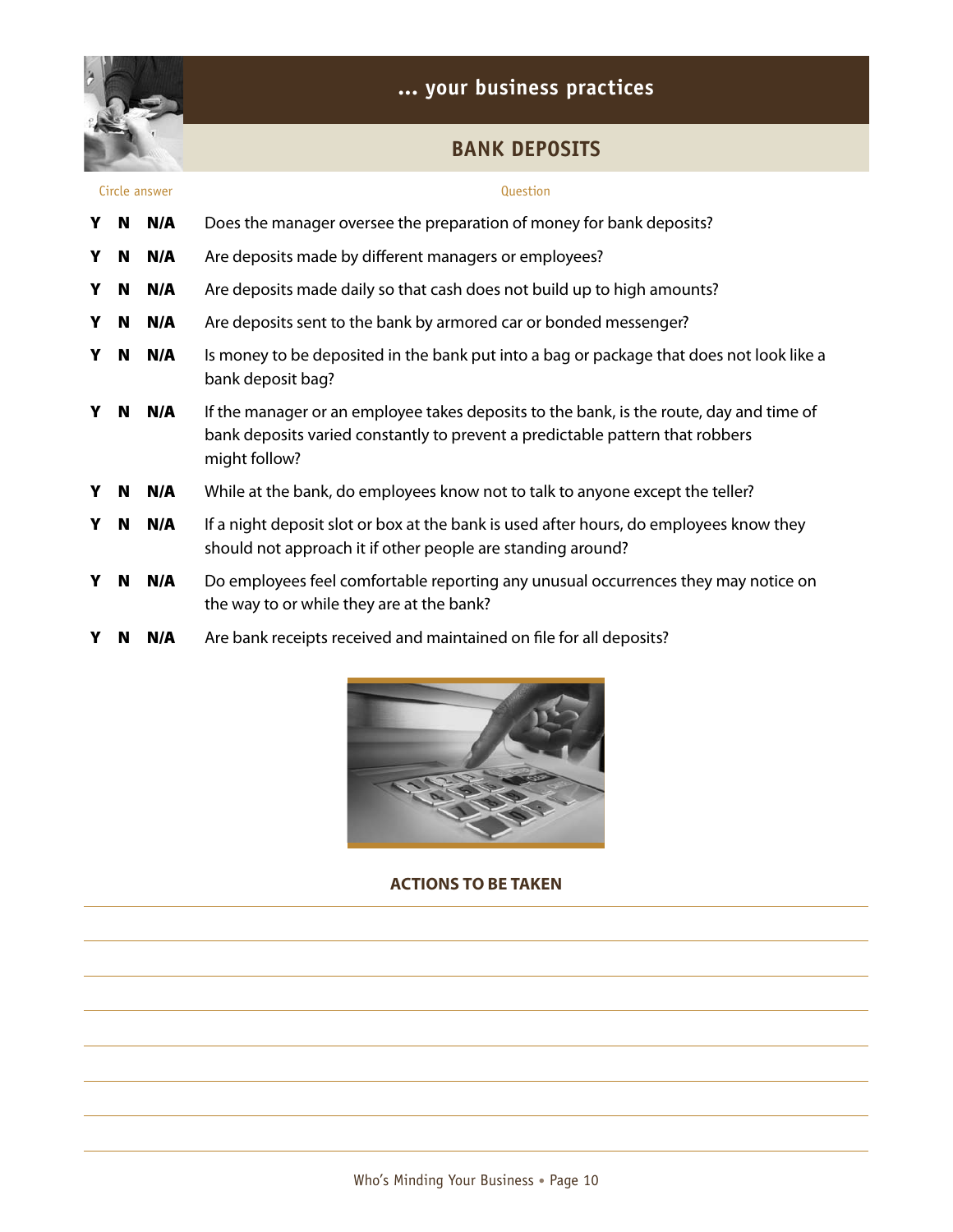

# **OPENING AND CLOSING**

#### Circle answer Question

| Y | N | N/A | Are security practices integrated into procedures for opening and closing?                                                                                                                         |
|---|---|-----|----------------------------------------------------------------------------------------------------------------------------------------------------------------------------------------------------|
| Y | N | N/A | Are there written policies for employees who open and close the facility?                                                                                                                          |
| Y | N | N/A | Is a manager always present for opening and closing?                                                                                                                                               |
| Y | N | N/A | Are employees trained in opening and closing procedures?                                                                                                                                           |
| Y | N | N/A | Do employees work in teams to open and close?                                                                                                                                                      |
| Y | N | N/A | Before entering, do employees inspect the exterior of the building for signs of a break-in<br>or vandalism?                                                                                        |
| Y | N | N/A | Do employees make sure no one is loitering on the property before opening the doors<br>or locking up at closing?                                                                                   |
| Y | N | N/A | Do employees lock the door behind them and keep it locked until it is time to open<br>for business?                                                                                                |
| Y | N | N/A | Are employees instructed to only allow scheduled employees to enter the building<br>before opening hours?                                                                                          |
| Y | N | N/A | Do employees make a complete inspection of the business both 30 minutes before<br>closing, and following closing, to see that no one is hiding inside the business, including<br>in the restrooms? |
| Y | N | N/A | Are employees instructed not to let in anyone after closing?                                                                                                                                       |
| Y | N | N/A | Are all doors locked promptly at closing and kept locked until all closing<br>employees leave?                                                                                                     |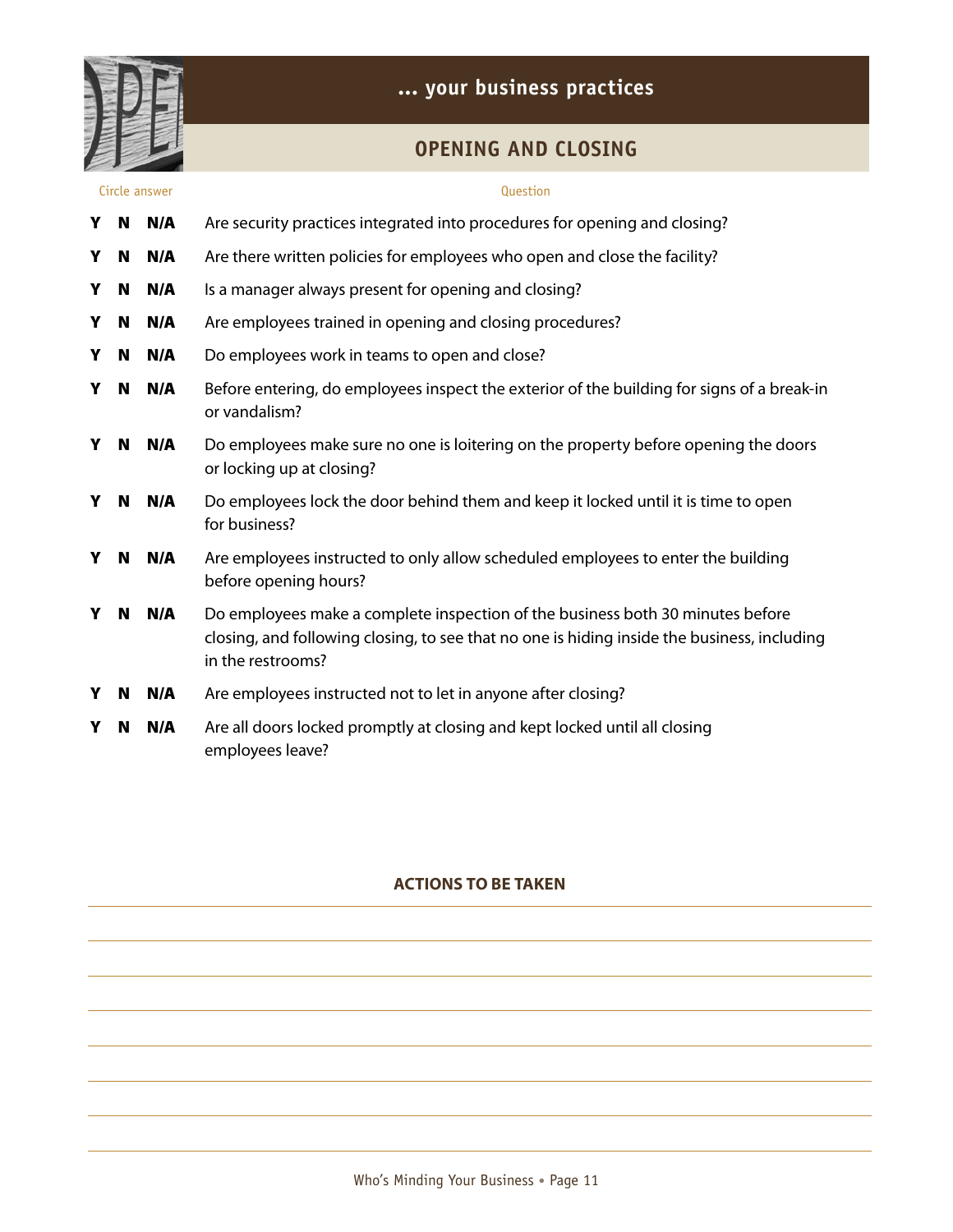

### **TAKING OUT THE TRASH**

# Circle answer Question Y N N/A Is trash taken out by two or more employees together? Y N N/A Is the back door closed and locked after trash is taken out? Y N N/A Is trash only taken to the outside dumpster before dark? Y N N/A Are trash cans, garbage containers and empty boxes inspected by the manager to see that supplies or equipment are not being taken out by employees? Y N N/A To minimize hiding places, are dumpster and trash enclosure areas kept neat, clean and uncluttered?



### **... your business practices**

### **WORKING WITH VENDORS**

#### Circle answer **Question**

#### Y N N/A Is vendor access limited to specific times, entrances and areas within the building?

- Y N N/A Are vendors supervised by a specific employee or manager while they are on the premises?
- Y N N/A Are manager-approved purchase orders required before ordering supplies?
- Y N N/A Are all shipments immediately checked against invoices?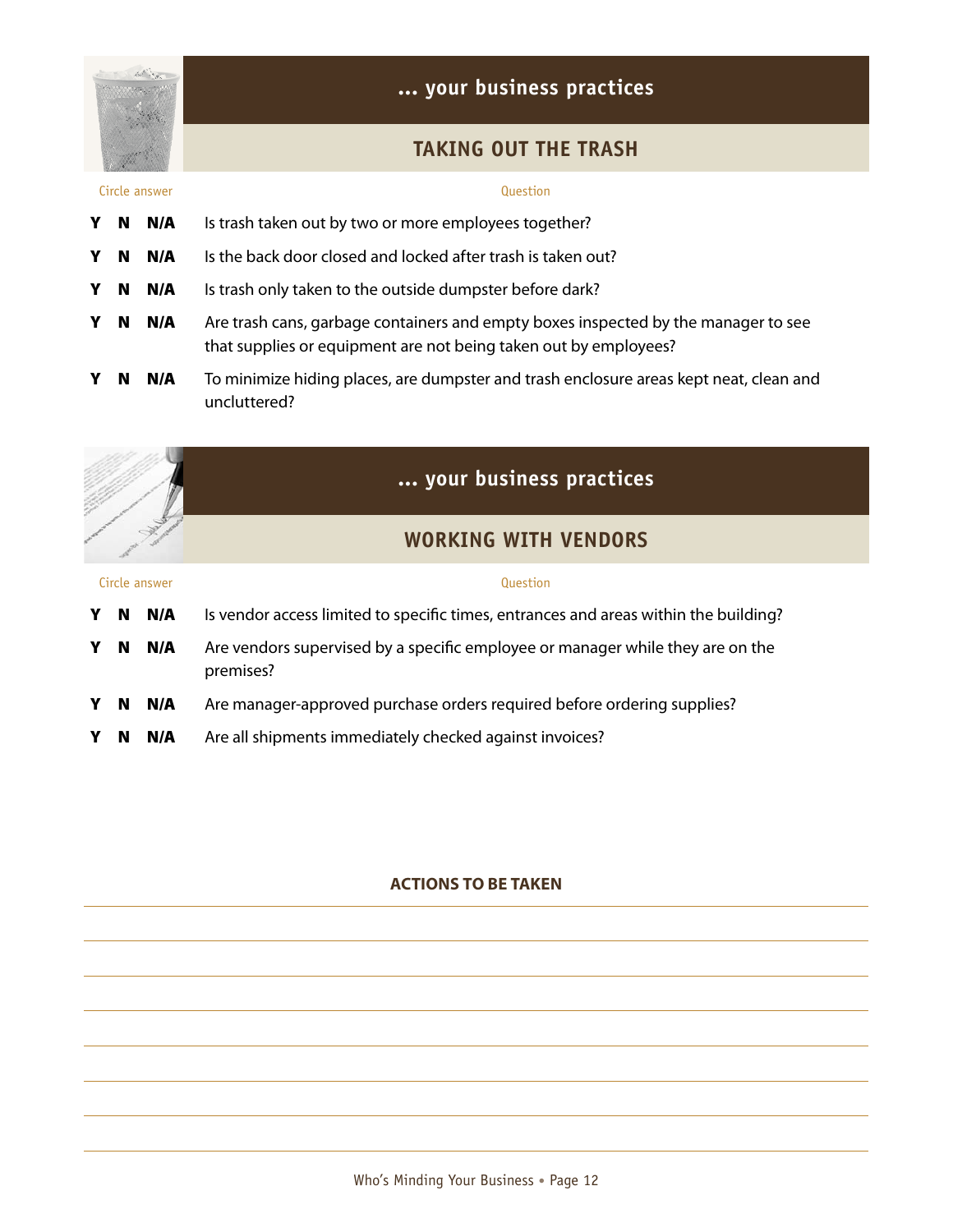

# **MANAGEMENT PRACTICES**

# **TRAINING AND MONITORING EMPLOYEES**

|   |   | Circle answer | Question                                                                                                                                       |
|---|---|---------------|------------------------------------------------------------------------------------------------------------------------------------------------|
| Y | N | N/A           | Do you have written security policies?                                                                                                         |
| Y | N | N/A           | Do all employees receive training in security procedures, security systems and alarms,<br>and security policies?                               |
| Y | N | N/A           | Are employees made to feel comfortable in reporting security violations to<br>management?                                                      |
| Y | N | N/A           | Are employees provided with recognition or incentives for following security rules and<br>reporting security violations?                       |
| Y | N | N/A           | Are employees trained in basic theft prevention practices (such as greeting each<br>customer who enters the business with eye-to-eye contact)? |
| Y | N | N/A           | Are employees trained to deal with emergencies (such as what to do in the event of<br>a robbery?)                                              |
| Y | N | N/A           | Do you record all incidents in a log?                                                                                                          |
|   | N | N/A           | Do you report all crimes to the RCMP?                                                                                                          |